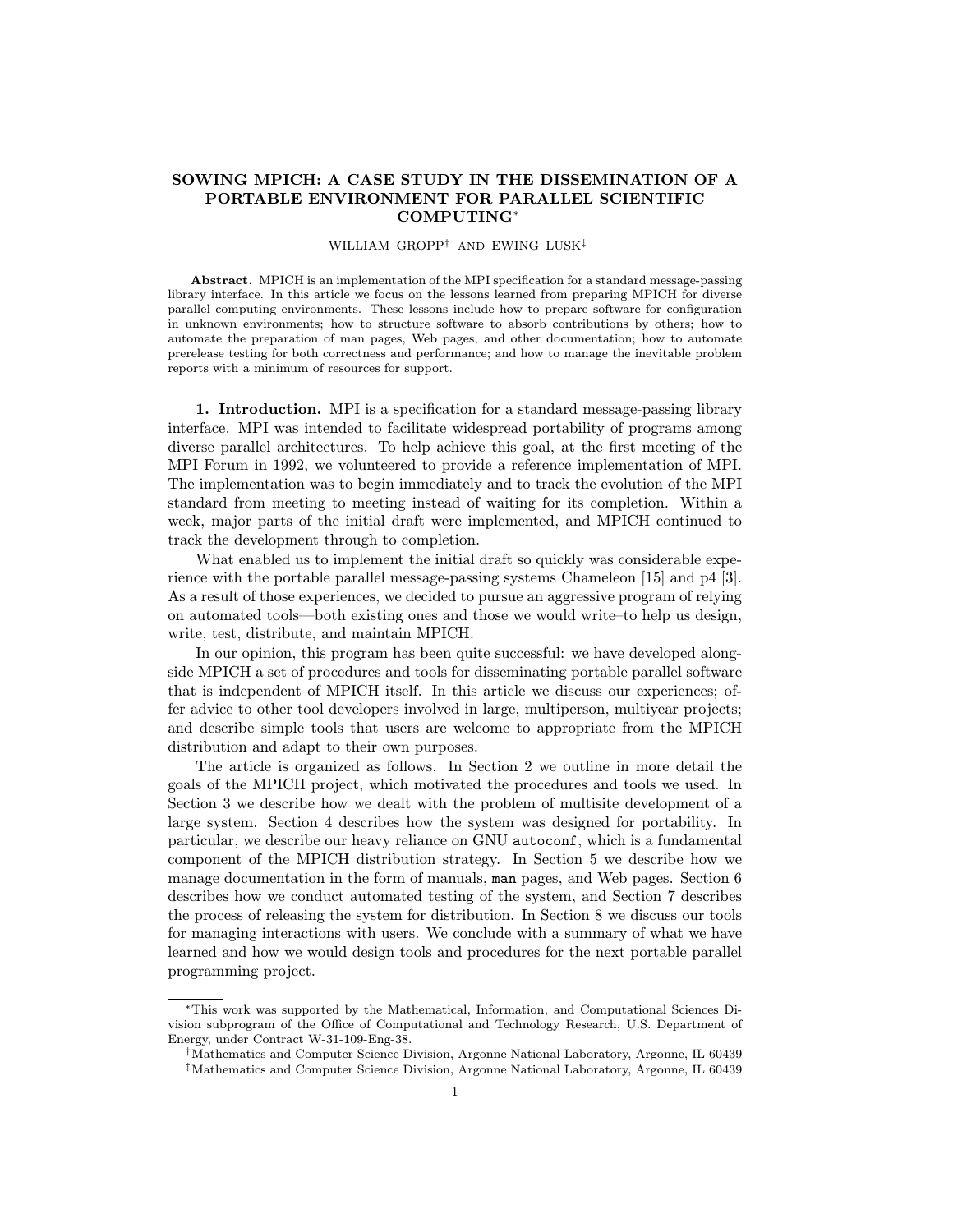2. Goals. The strategies and tools we describe here were directly motivated by the original goals of the MPICH project. MPICH has been both a research project and a software project. As a research project, it has explored the degree to which portable systems could achieve high performance. As a software project, it has promoted the adoption of the MPI standard by providing users with an early, free implementation and vendors with a running start on their own proprietary implementations. The architecture of MPICH, as well as the tradeoffs made between portability and performance, has been described in [13]. Here, we focus on the project goals that were independent of the particular system being implemented. Such goals presumably are shared by developers of other portable parallel environments.

Goals for the code. The goals we had for our code were the normal onesrobustness and performance—plus the extra one of extreme portability. We wished MPICH to be installable in a great variety of parallel environments, ranging from distributed-memory machines to shared-memory parallel machines to heterogeneous workstation networks. Parallel systems offer particular challenges in the area of portability, both because they must rely on a number of operating system features and because approaches to parallelism are so different in various systems.

Goals for users. Ease of configuration and installation were major goals. Documentation was critical. We also expected users to take advantage of MPICH's portability and use it in multiple parallel environments. Thus, we tried to achieve portability not only of the user's application programs, but also of the user's Makefiles and execution scripts.

Goals for us. We naturally wished to minimize the effort of developing parallel code for a wide variety of environments. We needed to manage a relatively large amount of code and to collaborate with others in both writing and maintaining it. We needed to minimize the overhead of release management. Finally, we wished to respond to bug reports, both to ensure user satisfaction and to increase system robustness.

3. Managing Code Development. The MPICH distribution contains 2,449 files, of which 1,188 contain the 231,220 lines of source code. While these numbers are only an approximate measurement of size and complexity, they do show that MPICH is a nontrivial project and is large enough to justify investment in automated tools and procedures.

3.1. Structuring of MPICH Code. MPICH contains many pieces: source code for the MPI standard library routines (in C and Fortran), documentation in the form of man pages and manuals, examples and test programs, and assorted tools and programming environment add-ons (such as profiling and graphics libraries). We decided to maintain a single directory tree containing all components. The MPICH distribution is extracted from this tree when a release is made (see Section 7).

Three particular decisions served us well. The first was to divide the implementation into layers, as described in [13]. The lower layer comprises multiple implementations of a single "abstract device." Somewhat inaccurately, we refer to these multiple implementations as "devices." Many of these devices are direct interfaces to the existing communication libraries of particular vendors (for example, the T3D, NX, and Meiko devices); others are implemented on lower-level portable systems (such as the p4, Nexus, shared-memory, and TCP devices). The main benefit of this structure is that most of the MPICH source code is shared among all the devices. Such sharing applies not only to high-level MPI routines such as datatype and topology manipulation functions (which one would expect to be portable) but also to the memory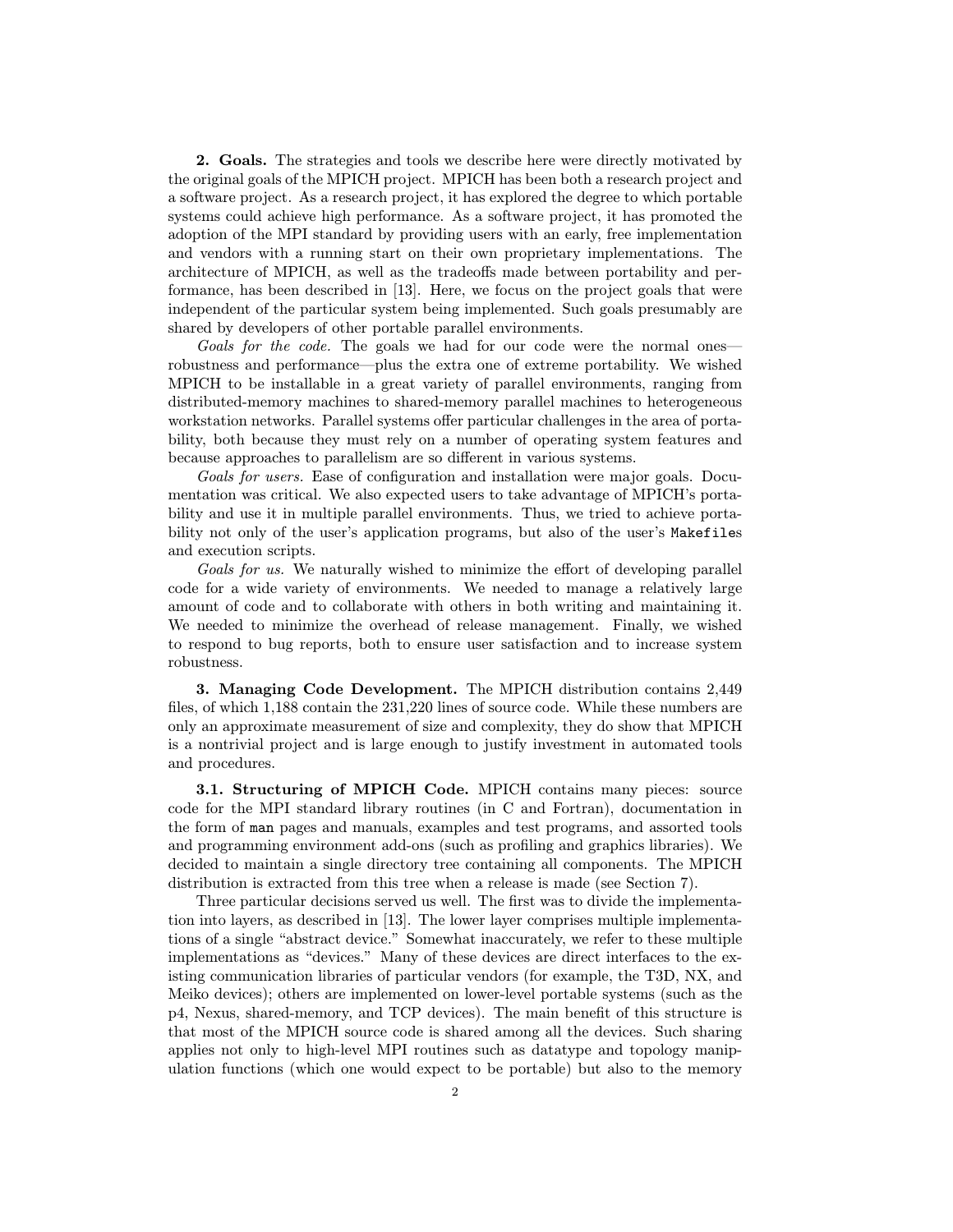management and data structure manipulation code associated with the abstract device itself, which defines a uniform message-passing layer based on multiple protocols for messages of varying sizes. The lower-level devices are then used to implement this layer. As a result, we have been able to

- spend most of our time working on code that is common to all platforms on which MPICH runs (even much of the device code is shared among multiple devices);
- accept new device implementations from vendors and others, smoothly absorbing them into MPICH (in particular, the T3D, Meiko, NX, Convex SPP, and Nexus devices were written outside our group and plugged into MPICH via the Abstract Device Interface described in [9] with a minimum of difficulty); and
- experiment with new devices wthout impacting the stability of existing code (a recent example was a new version of the generic shared-memory device that avoided most uses of locks [12]).

Our second decision regarding the source code management concerned the Fortrancallable versions of the MPI library routines. The Fortran interface consists of a set of wrapper functions that transform their arguments into the correct form for the C versions and then call the standard C versions of the functions. Automated production of the wrapper functions was especially useful during the period when the MPI standard was changing every six weeks and the language bindings were in flux. We used the highly configurable bfort program, described in [6]. Particular problems that bfort handled automatically for us were

- adding the extra error return code argument for all Fortran MPI functions, and setting it as the return value of the corresponding MPI function;
- converting C pointers to Fortran integers and back again;
- automatically generating Fortran names (the wrapper functions are written in C but must have Fortran names, which differ from one system to another; we used configure to figure them out, as described in Section 4.1.)
- dealing with 64-bit problems as necessary (e.g., if a pointer fits into an integer, we just cast it, but otherwise we used a mapping; again, configure determined what was necessary).

The third decision involved code modularity with respect to subsystems of the MPI implementation. The modular approach made it easy to completely replace the code for dealing with datatypes, for example. We expect to be able to upgrade the algorithms used in the collective operations without impacting any other code.

3.2. Distributed Development of MPICH. Because the number of people working at any one time on MPICH was small, we did not need a sophisticated distributed source code management system. We relied on RCS, using it primarily through the Emacs interface. (Emacs itself, of course, provides considerable support for writing programs.) To handle the large number of files in many subdirectories, we wrote a few scripts to help us with the low-level RCS-related tasks:

- needrcs searches the whole mpich directory tree for files and directories that appear to require being put under RCS control.
- torcs puts a file, a list of files, or a whole directory under RCS control, supplying our own values as the arguments to the rcs -i command.
- findlocks searches all the RCS directories for locked files and identifies who holds the lock. This is useful for finding files left in the locked state accidentally.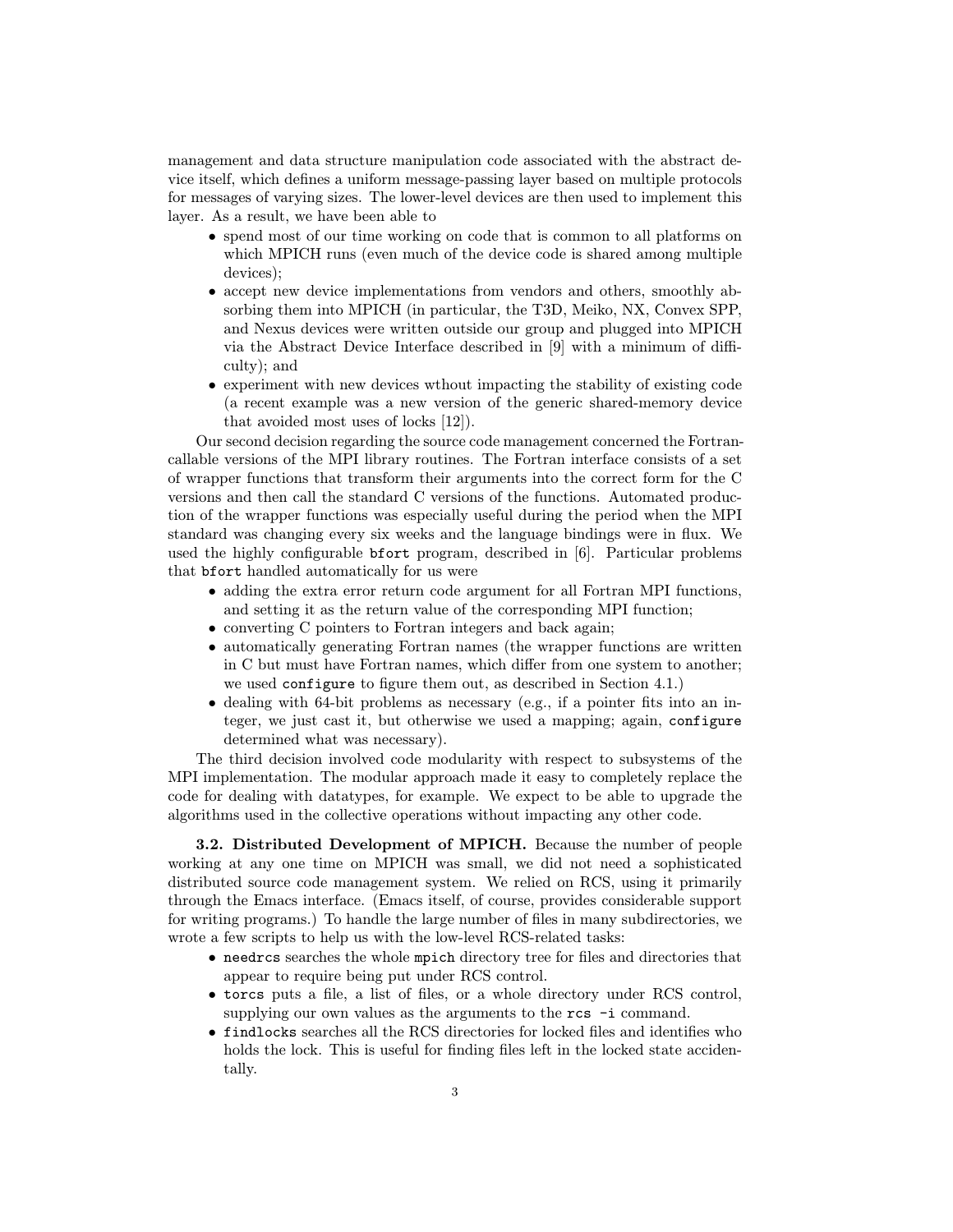We are now beginning to experiment with CVS [1], which provides more support for multi-site work by allowing checkout of whole subsystems at a time.

4. Managing Portability. MPICH runs on massively parallel processors such as the IBM SP-2, Cray T3D, Intel Delta and Paragon, Meiko CS-2, TMC CM-5, and NCUBE; shared-memory multiprocessors such as the Convex Exemplar, SGI Power Challenge, and NEC SX-4; on Cray C-90's; on workstations from Sun (both SunOS and Solaris), IBM, DEC, and HP; and on PC's running Linux, FreeBSD, or Solaris. Although these are all "Unix machines," they collectively illustrate the difficulties of writing portable Unix programs. Some of the obstacles to portability are

- different OS functionalities (e.g., how signals work);
- compiler names and flags;
- lengths of basic data types, including long integers, pointers, and long doubles;
- locations of header files and libraries  $(X)$ ;
- multiple, incompatible C and Fortran compilers; and
- library contents and locations (-lsocket, -lthread).

(We note that some of the major obstacles to portability of Unix applications are due to the failure of the Unix community to standardize aspects of the operating system and environment important to software developers. The mechanisms we describe in this section are a far cry from the "setup" command familiar to PC users.)

4.1. Portability for the Developers. The basic problem that we had to address was the multiplicity and variability of target environments. Although the number of systems is small enough to make a list of system names that could be tested for with #ifdefs, we have found this method too restrictive because of the many variations among and within the systems. These variations arise both from releaseto-release variability and from local installation variations. It is far better to test for specific capabilities and properties than for a system name.

Our previous experiences led us to rule out certain mechanisms for managing portability. Chameleon used include statements in its makefiles to enable users to assemble the makefiles required on a given system. This mechanism proved inconvenient for users and is not supported by some makes (such as BSD 4.4). p4 used an environment definition file, with a set of Makefile variables for each environment, that was grafted onto prototype makefiles. This was convenient for users who had one of the supplied environments, but inconvenient for the authors, who constantly had to increase the set of supported environments, often just to provide a minor variation. We also considered using xmkmf but found it more cumbersome to use than autoconf, as well as being tied to the X distribution and local installation. We found GNU autoconf [1] to provide an excellent solution. GNU autoconf is a set of m4 macro definitions from the Free Software Foundation that makes it easy for a developer to create a configure script for delivery with a software package. The recipient does not need to have autoconf on site; the configure script is a Bourne shell script that can be executed by all but the worst implementations of sh. When the configure is run in a particular user environment, it investigates the environment dynamically to determine such information as the name of the C compiler, the existence of certain header files, and the location of the X libraries. It can also run developer-supplied programs to test properties of the environment and system software. We used configure to determine everything that we needed to build MPICH, from the data type returned by malloc to the external names used by the linker to recognize Fortran functions. Our configure recognizes various OS versions and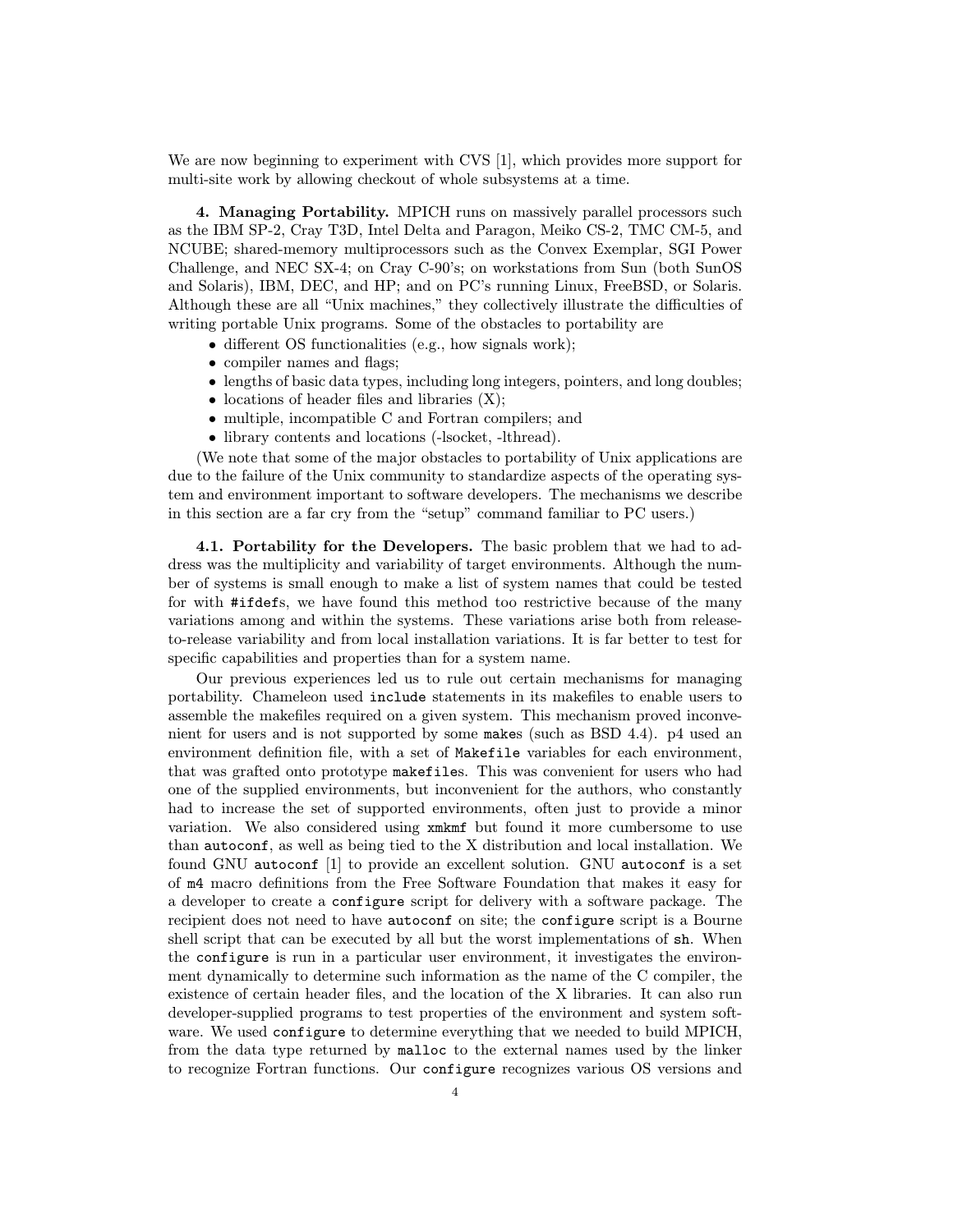sets compiler flags appropriately. Some of the more interesting tests carried out by MPICH's configure script are

- identifying strange makes,
- testing for known bugs in certain compilers,
- testing for availability of international message catalogs,
- testing whether Fortran accepts  $-I$ ,
- testing whether signals are reset when used, and
- determining the number of arguments for gettimeofday.

Arguments to configure can control MPICH options, such as which device to use, whether to build all the mpe support libraries, or whether to compile in various debugging modules. Even with no arguments, however, the configure script can deduce enough of the environment to produce a working configuration. The output of configure includes Makefiles in all MPICH subdirectories and several specially prepared scripts.

Here is a fragment of output from configure as run on a DEC alpha workstation:

```
Configuring with args -device=ch_shmem
Configuring MPICH Version 1.0.13.
*#
*# You should register your copy of MPICH with us by sending mail
*# to majordomo@mcs.anl.gov containing the message
*# subscribe mpi-users
*# This will allow us to notify you of new releases of MPICH.
Trying to guess architecture ...
  configuring for "alpha" target architecture
checking for ranlib
checking gnumake... no
checking BSD 4.4 make... no - whew
checking OSF V3 make... Found OSF V3 make
The OSF V3 make does not allow comments in target code.
Using this make may cause problems when building programs.
You should consider using gnumake instead.
 . . .
checking for mmap... yes
checking for msem_init... yes
checking for mutex_init... no
checking for shmat... yes
checking for semop... yes
checking that signals work correctly... yes
checking for hostname... found /usr/ucb/hostname (1)
 . . .
checking for nl_types.h... yes
Generating message catalogs... done
checking for ANSI C header files
checking for stdlib.h... yes
checking for malloc return type... void
 . . .
Fortran externals have a trailing underscore and are lowercase
checking for Fortran include argument... supports -I
checking Fortran has pointer declaration... yes
```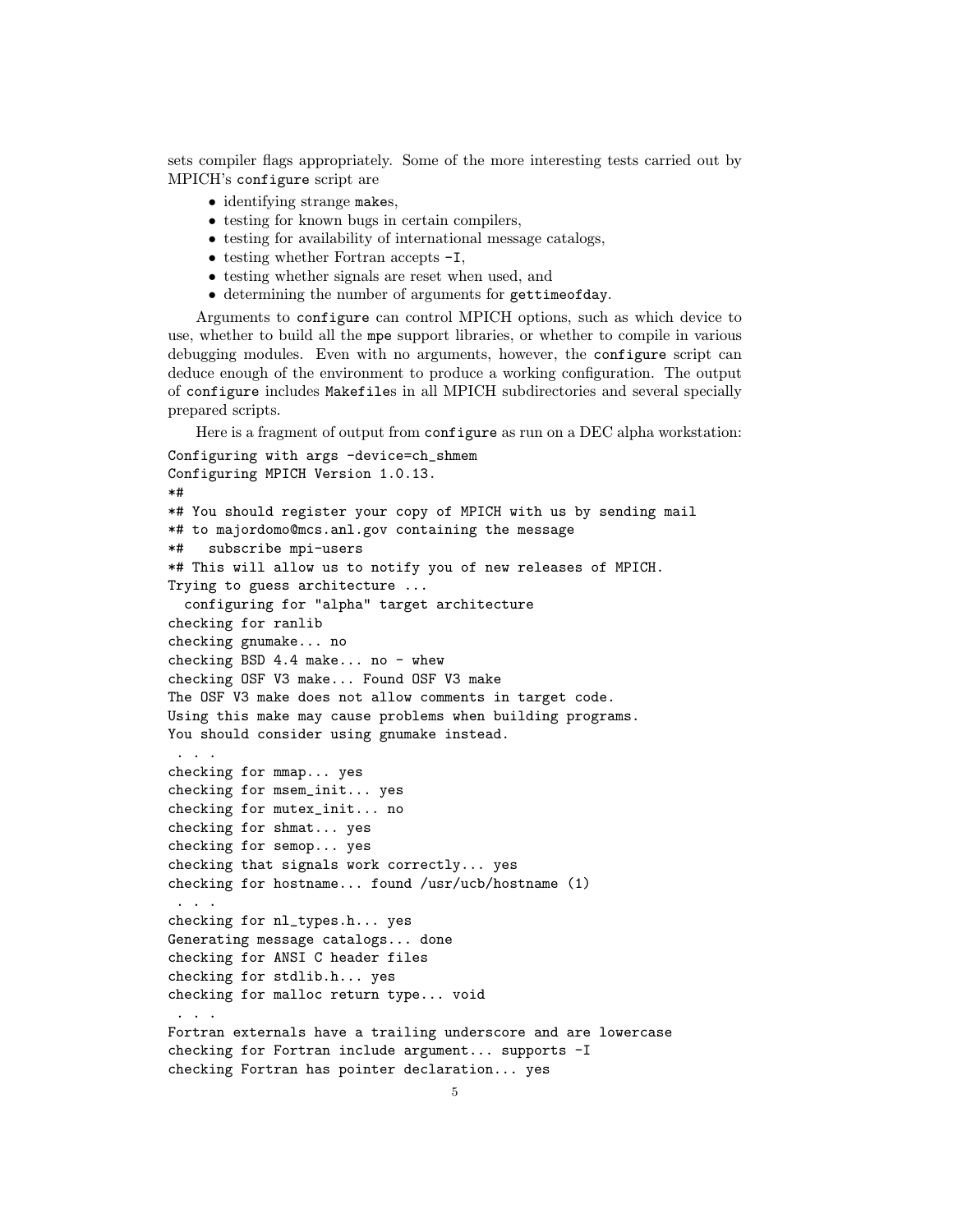```
checking for correct handling of conditionals...... yes
checking for correct handling of conditionals part 2 ...... yes
checking that compiler truncates unsigned char correctly ...... yes
. . .
checking for size of void *... 8
checking for pointers greater than 32 bits... yes
checking for size of int... 4
checking for int large enough for pointers... no
checking for long double... yes
checking for long long int... yes
checking size of double... 8
checking size of long double... 8
 . . .
```
Assembling the master configure.in file, from which autoconf builds configure, was a complex and incremental task, since we encountered various flavors and releases of Unix over time. However, in many cases now, no changes need to be made. The reason is that configure asks specific questions about the environment and thus can adapt to a new system never seen before.

We learned from using configure that it is important not to associate lines of source code with specific architectures or operating systems (e.g., with #ifdef AIX ... #endif). Rather, the #ifdef's should refer to a specific capability tested for by configure. This more fine-grained mechanism deals better with different compilers (vendor-supplied compiler vs. gcc, for example), which may align doubles differently, or different OS releases, which may requre different numbers of arguments to system routines.

4.2. Portability for Users. The advantage of our use of autoconf is that users can build MPICH in any environment simply by typing

configure

make

The default make target in the top-level directory constructs all the libraries and executable commands that are part of the MPICH programming environment, and compiles and links a small example to make sure everything is working.

We supply portability for users' *applications* by having configure also build three scripts—mpicc, mpif77, and mpirun—that encapsulate the information learned by configure when it was run. Hence, the user can use

mpicc myprog.c

mpirun -np 16 myprog

to compile, link, and run an MPICH application in any environment where MPICH has been installed.

Additionally, we have provided help for systems adminstrators who wish to install MPICH for use at their sites. Specifically, the mpiinstall script enables them to put the libraries, executable commands (such as mpif77 and mpirun), and the man pages into standard places where their users expect to find them. Such an installation is also much smaller than the entire MPICH source distribution, which contains extensive example and test programs in addition to the source code for the MPI library itself.

5. Managing Documentation. A hallmark of high-quality software is its documentation. The specification for MPICH is given by the MPI standard itself, and we maintain an HTML version of the standard for online reference [5]. MPICH augments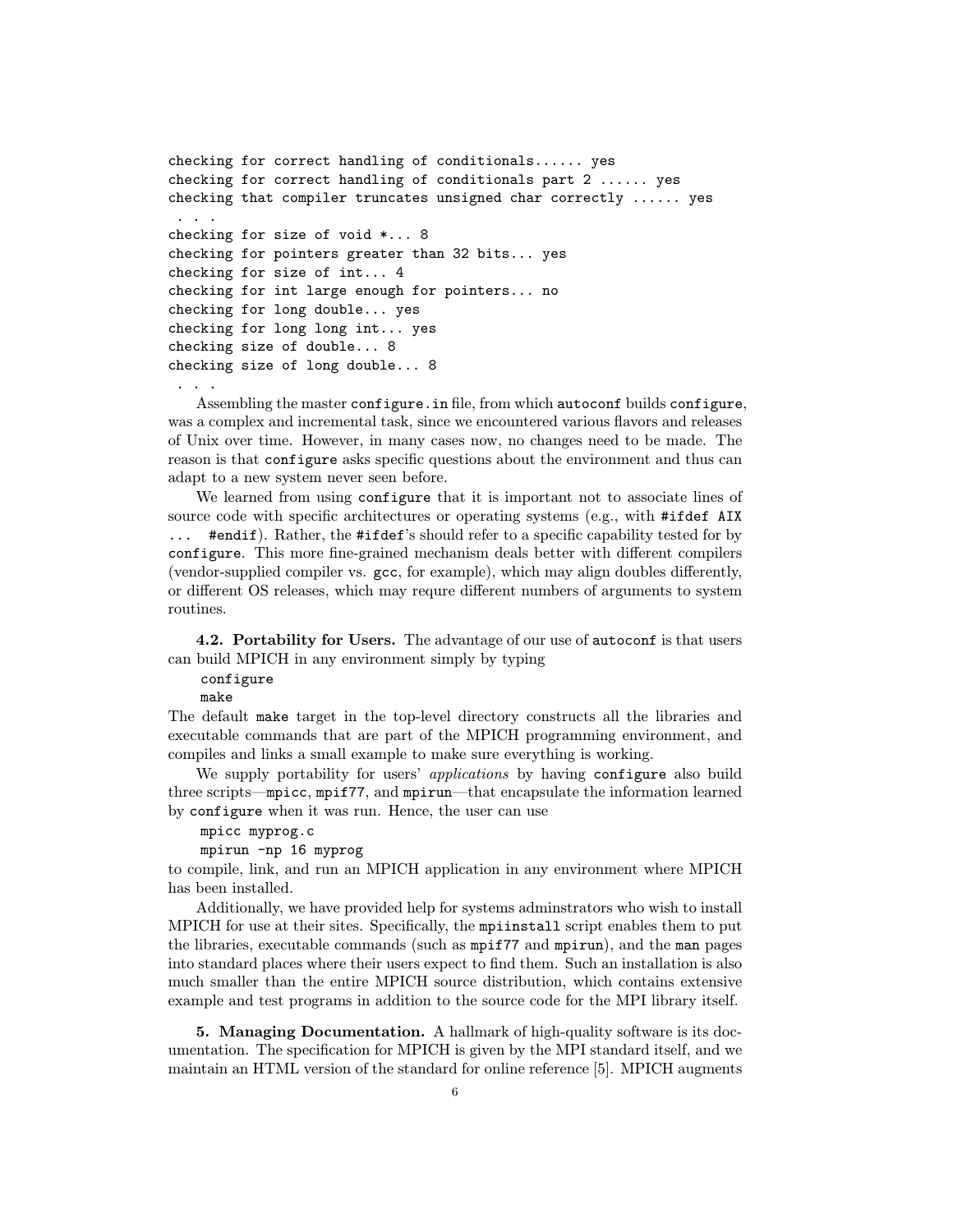the standard with additional documentation, the preparation of which was facilitated by a number of automated tools.

5.1. Man Pages. MPICH inherited from PETSc [2] a tool for turning structured comments in the source code into man pages. The tool is called doctext [7]. In particular, source code of the form

```
/*@
MPI_Comm_rank - Find rank of calling process in the communicator
Input Parameters:
. comm - communicator (handle)
Output Parameter:
. rank - rank of the calling process in group of 'comm' (integer)
.N fortran
.N Errors
.N MPI_SUCCESS
.N MPI_ERR_COMM
@*/
```
is turned into text using the nroff man macros that are recognized by all the standard man page display tools, such as xman, Emacs man command, or troff, and can also be turned into HTML text recognized by Web browers. A script, mpiman, is provided in MPICH as an interface to xman for reading the MPICH man pages. Nearly all the source code in MPICH uses this convention, so that the man pages distributed with MPICH include not only all the MPI Standard routines, but also the MPE extensions, the user commands, and the abstract device interface routines. It is easy to maintain the man pages automatically because their contents are embedded in the source code itself. (The .N notations include text that is constant from one man page to another.)

5.2. Manuals. We decided to separate the end user manual [11] from the installation manual [10], so that each type of user would have only what was needed. In particular, the user's manual assumes that MPICH has already been installed and instead focuses directly on how to build and run user applications. The L<sup>A</sup>T<sub>E</sub>X-to-HTML converter tohtml [8] enabled us to put the MPICH User's Guide and the MPICH Installation Guide on the Web for easy reference and was critical for creating a Web version of the MPI standard itself. These Web pages (and tohtml itself) are available for users to install on their own Web sites.

5.3. Documenting Local Installation and Performance Data. An experimental part of MPICH is the program port, which can be used as a wrapper for the installation process. The command doc/port, issued in the top-level directory instead of configure, not only will configure and build MPICH, but also will prepare a report (in LAT<sub>EX</sub> format) describing what configure learned about the environment, how long it took to install, what problems were encountered during installation, and graphical performance results based on running the mpptest benchmark (see [13]). Such reports provide a snapshot of the MPICH status at any time on any machine. A full set of these reports is maintained on our Web site so that remote users can compare their experiences with ours.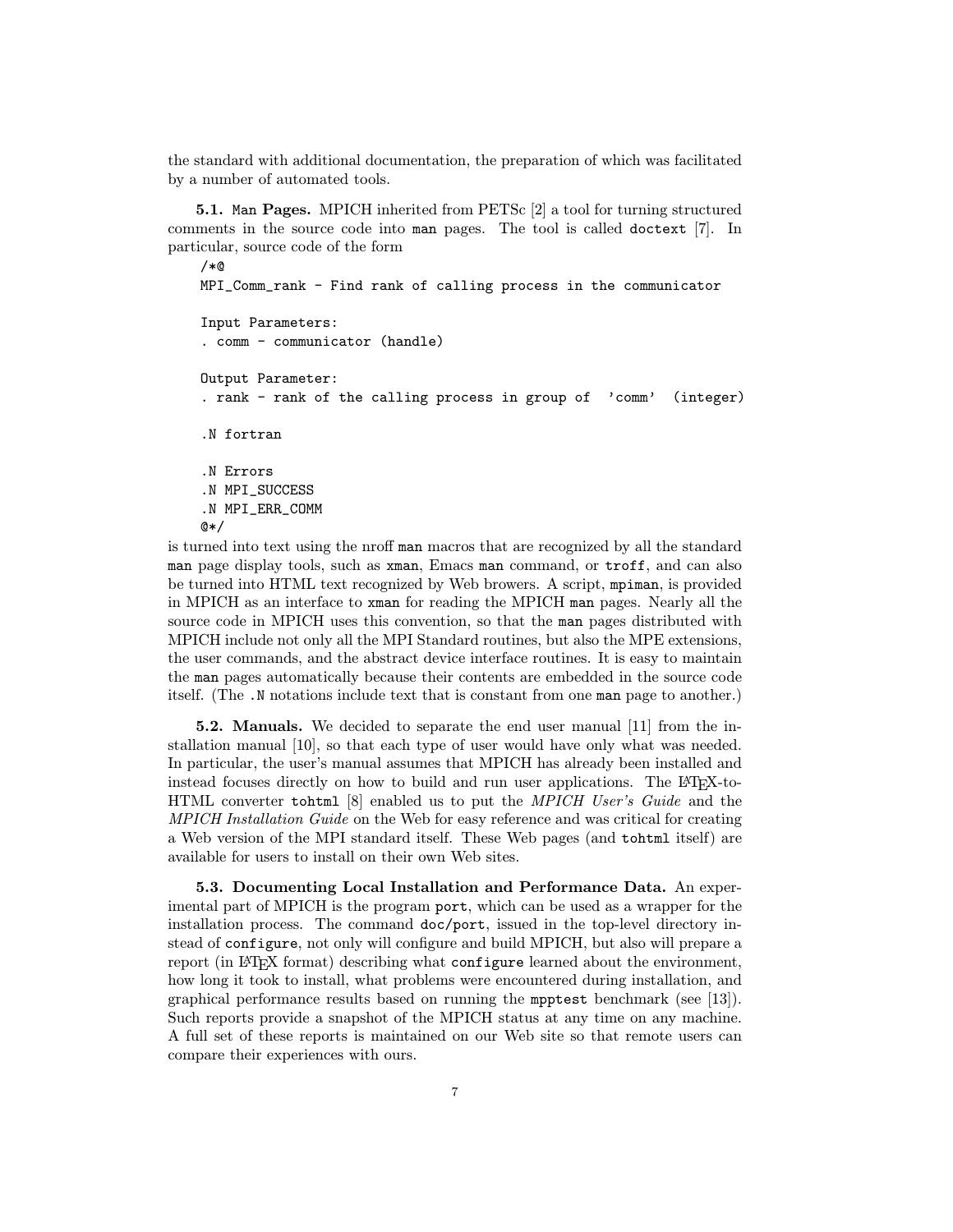5.4. Examples. It has been said that "a running example is worth a thousand man pages." MPICH comes with a rich set of example programs to help users get started with MPI programming. The most basic examples are minimal MPI programs. The test suite (described in Section 6.1) contains examples of the use of every MPI function. More elaborate demonstration programs, discussed in the book Using  $MPI [14]$ , are furnished; and more exotic programs, using the mpe parallel graphics library that comes with MPICH, provide examples of how more complex applications might be assembled.

6. Managing Testing. One goal in distributing software is that users encounter no bugs. The state of software science is such that our best defense against bugs is prerelease testing. Testing has (at least) two parts: assembling the tests themselves, and actually running them. In a project designed for extreme portability, both are much more difficult than in a simpler project. The failure of test programs may be highly system dependent, so that successful testing in one environment may not guarantee the success of the same test in another environment, even for parts of the code that are supposed to be platform independent. Because tests therefore must be carried out in multiple environments, it is difficult and time consuming to ensure that all necessary tests are done and to examine their output. When a bug is fixed as the result of a test failure, it is necessary to retest in all other environments to ensure that a fix for one machine does not introduce a new bug on another. The specter of an infinite loop looms. In this section we describe our testing procedures.

6.1. Assembling the Test Suite. Our test suite began with a few straightforward programs to exercise various MPI library routines and has grown to a fairly extensive collection that really hunts for bugs. It exercises all of the MPI library's functions and tries to exercise multiple paths within the routines. For example, it deliberately calls them erroneously and checks that they behave according to the standard (returning the right error codes) and as we expect. When a user submits a program showing a bug that has escaped our testing, we add this program to the test suite. We have also added partial test suites that some vendors have made available, which they have used for testing their own implementations.

Even so, we cannot claim that the test suite has been assembled as systematically as those of commercial systems. Putting together a systematic "validation suite" for the MPI Standard would be a separate and major project in its own right, which we would hope to contribute to. (An effort to develop such a validation suite is under way at Intel with ARPA support.)

6.2. Running Tests. During a working day, many changes may be made to many parts of the code. One usually at least compiles a change one has just made, but only on the system on which one is working. (We have multiple systems sharing a common user file system.) To ensure that daily changes are systematically tested, we rely on the "nightly build." A script launched by cron attempts to compile, link, and test MPICH on a large variety of systems each night. Recently the number of systems has become large enough that it takes about three nights to get through the entire cycle. We can test locally (without moving any files) the Sun-OS, Solaris, IRIX, HPUX, AIX, DEC, and SP versions; we have recently begun using expect (a tcl tool) to manage automated testing on remote machines where we must transfer files before testing. Each morning the results of the nightly build are mailed to us, and a finderrors script quickly locates the trouble spots in the fairly voluminous output.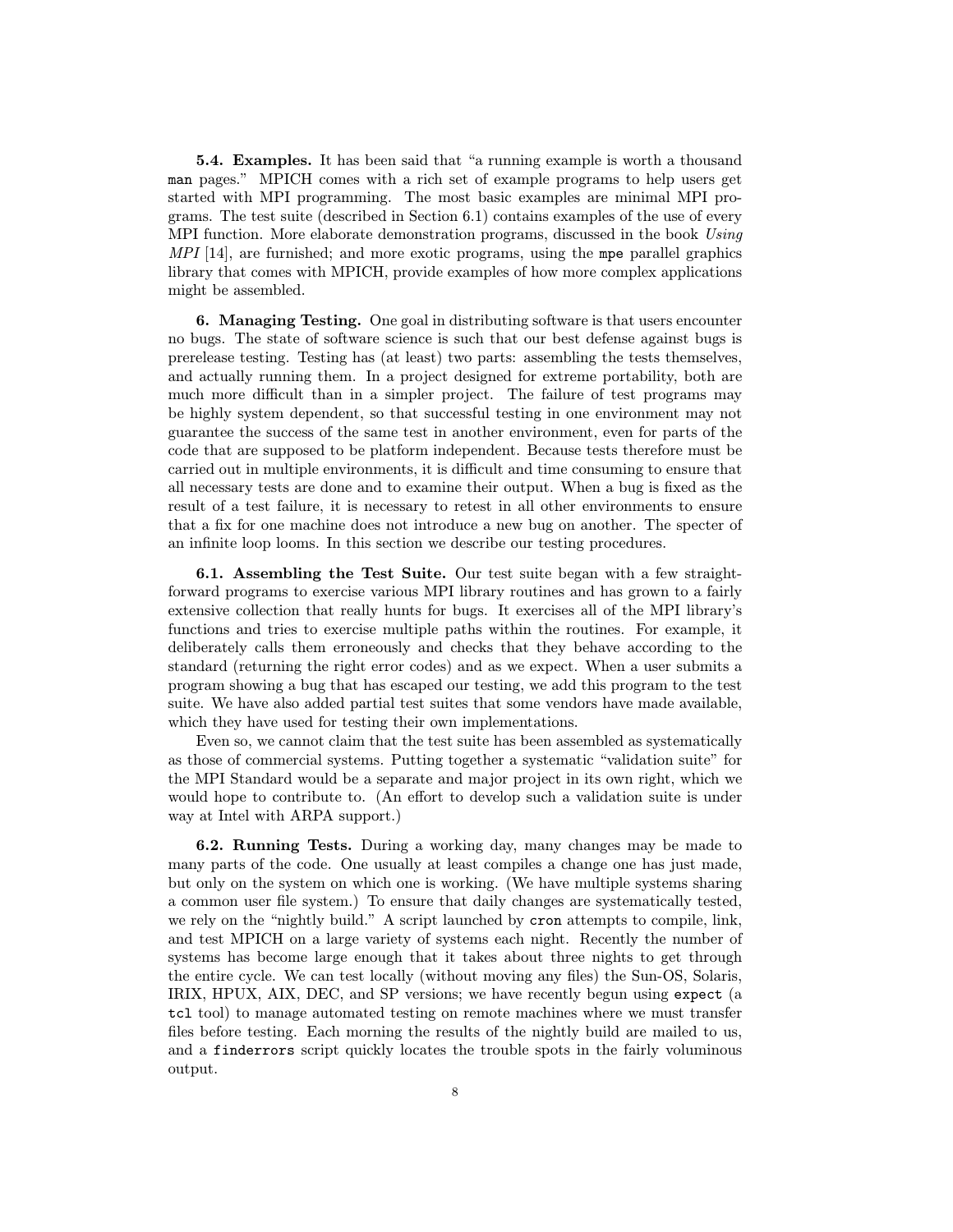Tests can also be run by hand; the runtests script can run a complete or partial set of tests in any of the test directories and compare the output with preprepared expected output to quickly locate discrepancies.

A special type of test is done by the tstmachines script. It checks a user's workstation network environment to make sure that user-supplied machine names are valid and that permissions allow the execution of the network version of MPICH.

6.3. Testing for Performance. Since high performance is an important goal of MPICH, performance bugs must be identified and repaired along with correctness bugs. The test suite distributed with MPICH contains a relatively sophisticated performance test program (mpptest, described in [13]) that can be used for tuning high-performance device implementations and ensuring that correctness bug fixes do not (unnecessarily) impact performance.

7. Managing Distribution. It is often difficult to tell just exactly the right time for a public release of a new version. Balancing one's natural wish to wait until new features are completed is the desire to release a new version that has fixed many bugs. We have automated the process as much as possible.

7.1. Bundling Files. Over time, the working copy of MPICH tends to become cluttered with temporary files, test input and output, and occasional core dumps. It also contains the RCS directories. Rather than periodically scrub our working files from the tree, which would have to be done quite carefully, we put together a tar file (either for distribution or just to move to another site) by copying the "official" files out of the working directory and tarring them up separately. The script maketar does this.

7.2. Creating a Release. In the case of an official distribution, building the final tar file for distribution is the final step of a complex process with many steps. The makedist script

- runs autoconf in several subsystems to update configure scripts;
- checks the working source tree to make sure no large files unexpectedly find their way into the distribution (forgotten test executables, NFS trash files of the form .nfsxxx, leftovers from unreliable ars, etc.);
- runs doctext to recreate the man pages from the structured comments in the source code, in both man and html formats;
- remakes the User's Guide and Installation Guide from the original LATEX source text;
- builds the final tar file with maketar;
- runs testdistrib to rebuild and retest on selected systems; and
- runs port to write reports on the results of the final tests.

Since makedist was developed the process of creating a release has become much easier, since all the complicated checklists are gone through automatically.

After this process has completed successfully (and several tries may be needed), we run makedist -commit, which *commits* the release. This final step increments the release number, installs the .Z and .gz files in the publicly accessible  $ftp$  directory, makes a split version for downloading by people with unreliable connections, and installs the README in the ftp directory. It also creates the shadow source files to be used with the makepatch program (see Section 7.3).

7.3. Patch Management. After the release, when bugs are found and fixed, we create patches that can be fetched and installed by users. The patches are numbered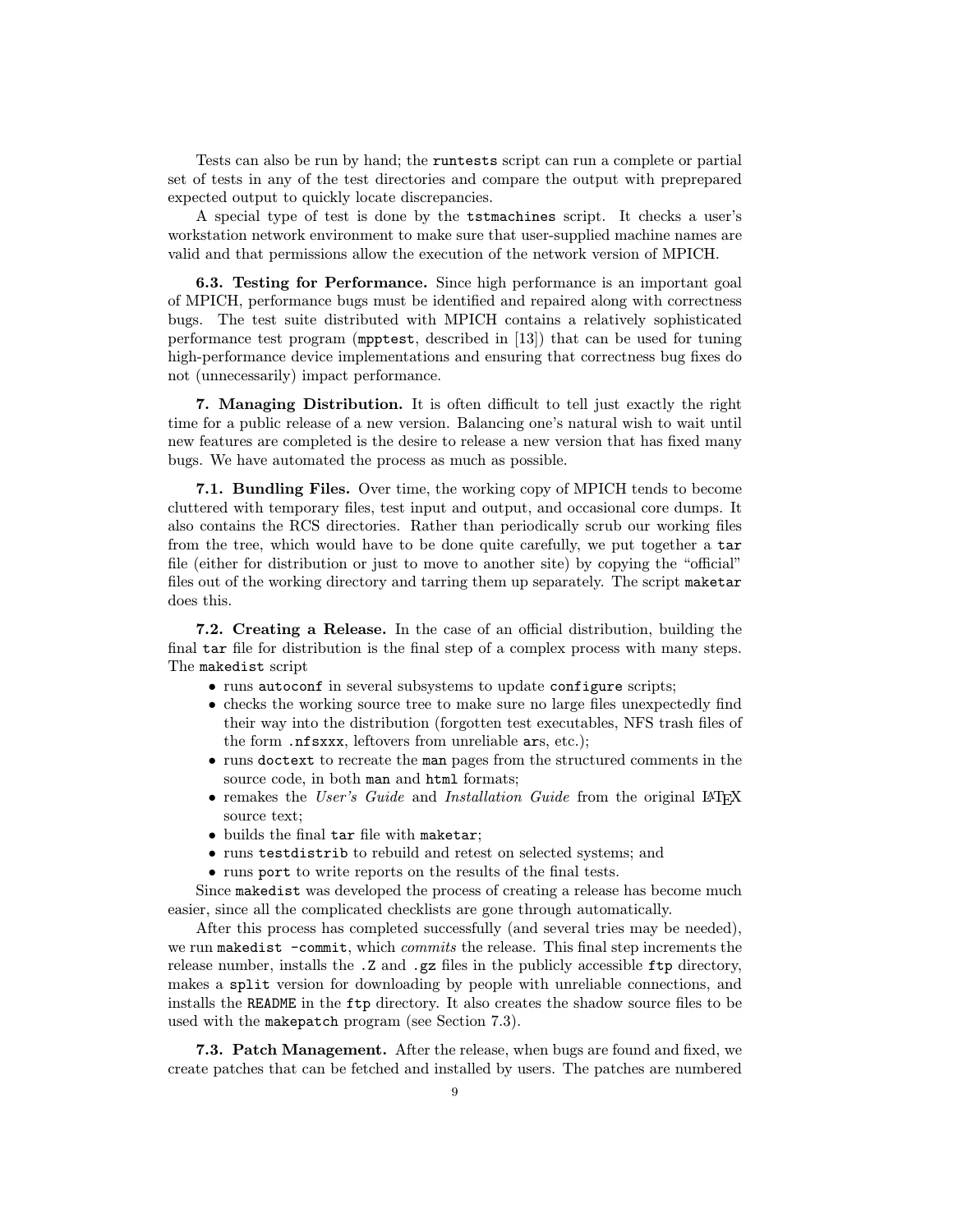according to the bug number assigned by req. A Web page maintains bug descriptions and the corresponding patch numbers. A script makepatch creates the patch and installs it on the Web.

8. Managing User Interactions. Currently, over 600 users have added themselves to our MPICH announcement list. The code itself has been downloaded thousands of times. Some users are actually meta-users, who install MPICH at their site for a large group to use. With this number of users, relying on our personal e-mail backlogs for handling user problems does not work. We needed a system that would allow multiple developers to share responsibility for bug reports, that would allow us to keep track of the dialog with a problem reporter and maintain status of the bug fix in progress, and that would be easy for users to use. After considering a number of alternatives, we chose  $\text{req}$  [4]. This system works entirely by observing, modifying, and responding to the Subject: line in ordinary e-mail. Users usually are not even aware that they are interacting with a problem-tracking system. The req system has a companion GUI version based on Tcl/Tk; we find both versions useful. Although we cannot claim zero-length backlog on responding to problems, no reports are ever lost and the e-mail dialog on a particular problem is always available in a single file. The mailing list to which req is attached, mpi-bugs@mcs.anl.gov, is managed by majordomo, which makes it easy for us to allow others to observe bug-report tracking if they wish.

A number of problems that do not represent bugs but, rather, failure to read the User's Guide occur frequently enough that we have found it useful to provide a tool for issuing a standard response (other than "RTFM") without having to reconstruct it each time. The User's Guide contains a "Problems" section in question-and-answer format. This part of the manual is actually constructed from a question-and-answer database that is searchable by the script fmsg, distributed with MPICH. For example, users with malconfigured workstation networks can receive a "permission denied" message when they run MPICH. The User's Guide contains a complete discussion of this problem and a number of different solutions. When we receive a bug report that we identify as pertaining to this problem, instead of merely pointing the user to the manual, we can type

## fmsg permission

to obtain the full text of the discussion from the manual, which can then be pasted into an e-mail reply. This type of response to problem reports is obviously a candidate to become a Web application, bypassing e-mail altogether. We have not yet implemented this approach.

9. Conclusions. In this section we summarize what worked well for us and what we might do differently on the next project.

**9.1. What Worked Well.** The attempt to use general-purpose tools to manage the task of producing MPICH has been, in general, a success. The tools described in this article all have had heavy use, and we could not have managed nearly as efficiently without them. They fall into four categories:

- The primary tool for providing portability—autoconf—was critical. We enthusiastically recommend it.
- Tools for automating the production of nontrivial amounts of both code and text: bfort, tohtml, and doctext saved us enormous amounts of time. Without them, the Fortran interface would have been late, and the documentation would be sparser.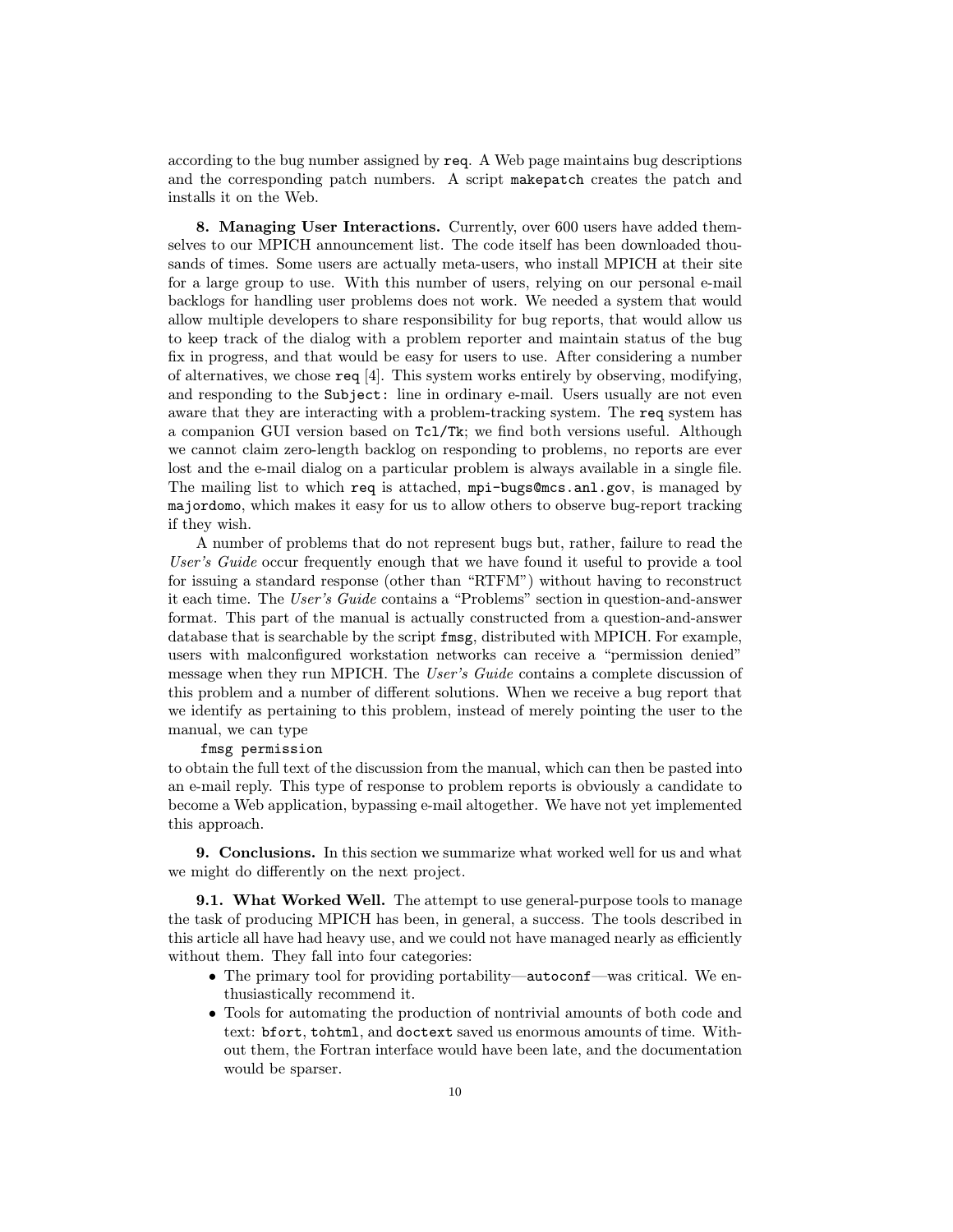- Tools for managing e-mail interaction with users: we are still happy with req and tkreq.
- Small but useful tools for automating repetitive tasks: runtests, maketar, makedist, makepatch, findlocks, makepatch, tstmachines, mpiinstall, etc., were as helpful in ensuring correctness of procedures (since they could be debugged and monotonically improved) as they were in saving keystrokes.

9.2. What We Might Do Differently Next Time. Although we view the approach as successful, and we would keep most of the details, the experience has left us with a number of resolutions for the next similar project. Some of these will no doubt eventually find their way into MPICH.

- Organize and document the "project management" scripts and procedures ahead of time.
- Use CVS instead of RCS for source code management, especially if a significant number of remote co-developers are involved.
- Structure the distribution more carefully so that separate parts can be easily distributed, yet fit into an integrated whole. Not everyone needs the whole system. We might even distribute prebuilt object libraries for some systems, so that users need not configure at all.
- Use a "real" database system to manage test results, both for correctness and performance history. The test programs could be structured with their output designed for this database rather than for human consumption.
- Organize even more of the documentation and user interaction software around a Web interface.

The MPICH project has been satisfying and educational. In this article we have presented those aspects of the project that were independent of the actual content, and we have described the techniques and tools that might be common to any project whose goal is creating portable, parallel tools and distributing them to a user community.

All of the tools described here are freely available, either directly from their distributors (autoconf, RCS, req) or in the MPICH distribution (util subdirectory).

## REFERENCES

- [1] GNU manuals. http://www.delorie.com/gnu/docs.
- [2] PETSc 2.0 for MPI. http://www.mcs.anl.gov/petsc/petsc.html.
- [3] Ralph Butler and Ewing Lusk. Monitors, messages, and clusters: The p4 parallel programming system. Parallel Computing, 20:547–564, April 1994.
- [4] Remy Evard. Managing the ever-growing to do list. In USENIX Proceedings of the Eighth Large Installation Systems Administration Conference, pages 111–116, 1994.
- [5] The MPI Forum. MPI message passing interface standard, version 1.1. http://www.mcs.anl.gov/mpi/mpi-report-1.1/mpi-report.html.
- [6] William Gropp. Users manual for bfort: Producing Fortran interfaces to C source code. Technical Report ANL/MCS-TM-208, Argonne National Laboratory, March 1995.
- [7] William Gropp. Users manual for doctext: Producing documentation from C source code. Technical Report ANL/MCS-TM-206, Mathematics and Computer Science Division, Argonne National Laboratory, March 1995.
- [8] William Gropp. Users manual for tohtml: Producing true hypertext documents from LaTeX. Technical Report ANL/MCS-TM-207, Argonne National Laboratory, March 1995.
- [9] William Gropp and Ewing Lusk. An abstract device definition to support the implementation of a high-level point-to-point message-passing interface. Preprint MCS-P342-1193, Mathematics and Computer Science Division, Argonne National Laboratory, 1994.
- [10] William Gropp and Ewing Lusk. Installation guide for mpich, a portable implementation of MPI. Technical Report ANL-96/5, Argonne National Laboratory, 1994.